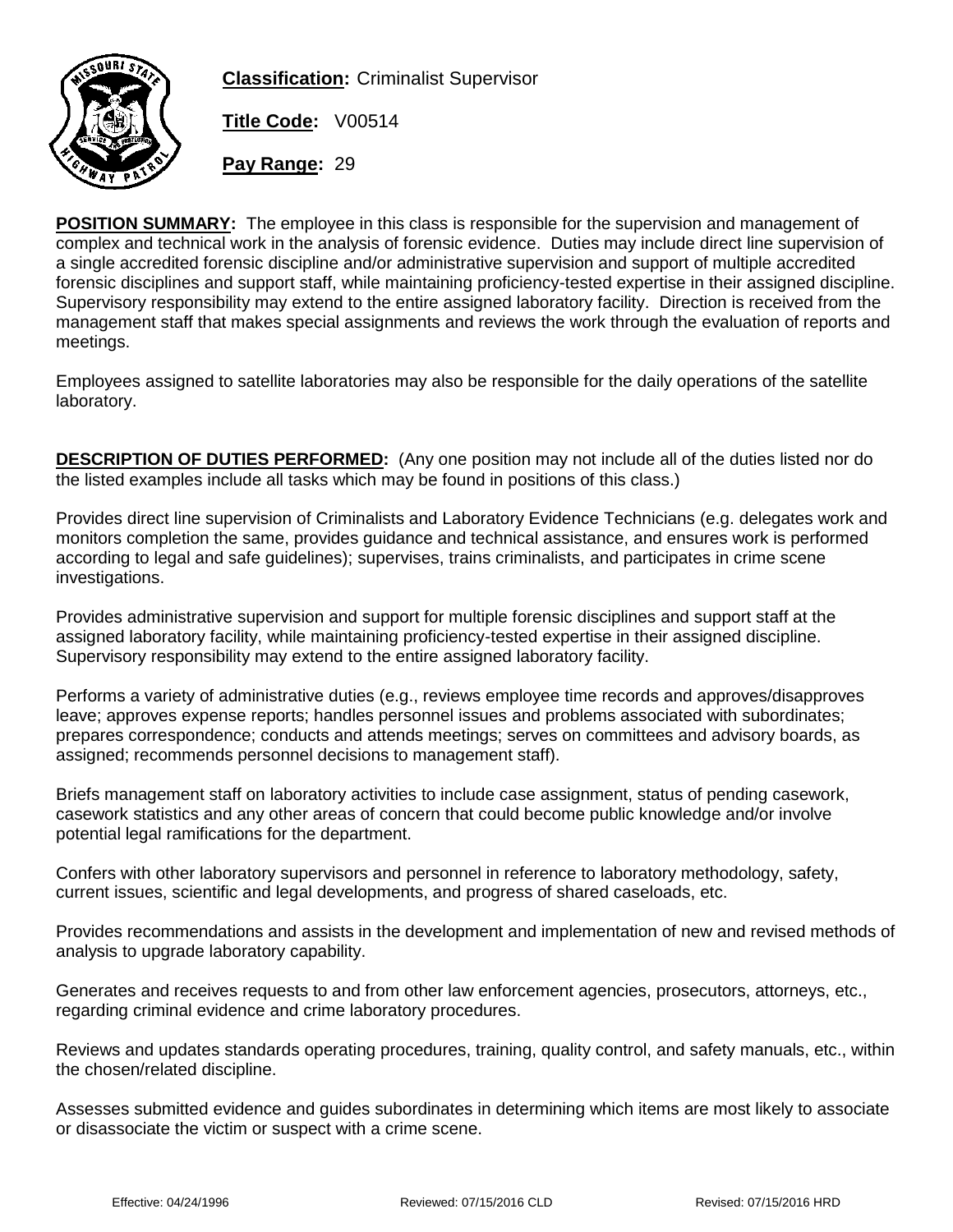## **Classification:** Criminalist Supervisor **Page 2 Page 2**

Regularly works with a variety of potentially hazardous materials (e.g., HIV, hepatitis, and/or unknown pathogen contaminated body fluid evidence; unidentified chemicals on evidence).

Regularly processes, compares, and examines submitted samples in the assigned forensic discipline.

Participates in and successfully passes practical competency and/or written test(s) prior to assuming casework using a new or updated testing method in their assigned forensic discipline.

Collates data and prepares reports; reviews and edits reports prepared by subordinates for clarity and completeness; ensures the criminalist has properly completed and attached the appropriate forms; submits reports for archiving, classification, and proper dissemination per statutory and/or department requirements.

Routinely testifies as an expert witness in a court of law while maintaining composure under intense crossexamination; prepares evidence and exhibits; trains subordinates about the role of an expert witness in legal proceedings; reviews division staff testimony and provides input, as needed.

Participates in the proficiency testing program for their forensic discipline and ensures proper monitoring and record keeping of the proficiency testing program within their supervisory scope.

Attends workshops, meetings, conferences, and seminars to gather and share information with peers as well as learn about any new developments and/or trends.

Monitors the job performance and provides appropriate feedback of subordinates; prepares and conducts a formal evaluation in consultation with the appropriate management authority.

Conducts training of law enforcement personnel about forensic analysis, collection and preservation of evidence, and chain of custody procedures.

Educates prosecuting attorneys about complex scientific analysis and serves as a technical advisor during trial proceedings.

Reviews requests for equipment, materials, and/or training by division staff; makes recommendations to the management staff and communicates decisions to the affected staff.

Confers with equipment vendors, writes specifications for new equipment, and assists in selecting successful bidders on this equipment.

May interact with television, radio, or print media personnel reference forensic science informational news spots.

Operates standard office equipment (e.g., personal computer, telephone, fax machine, copier, etc.).

Performs job-related travel, as needed.

Performs other related duties as assigned.

**REQUIRED KNOWLEDGE, SKILLS, AND ABILITIES:** Extensive knowledge of the procedures and methods used in the forensic analysis of submitted samples.

Extensive knowledge and practice of the safety rules and procedures associated with laboratory equipment and chemicals.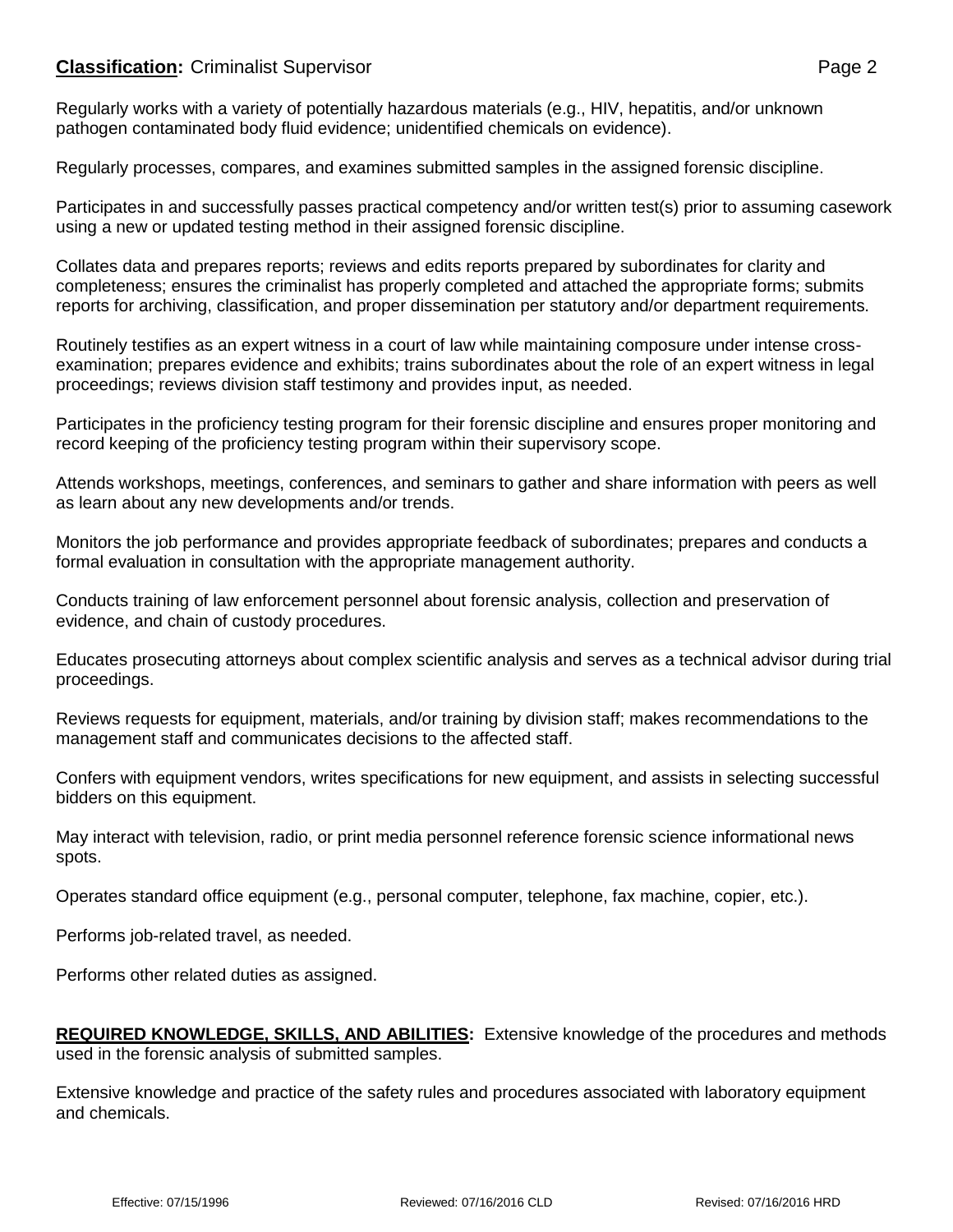## **Classification:** Criminalist Supervisor **Page 3 Page 3**

Extensive knowledge of the compilation and preparation of evidence for presentation in court and the role of an expert witness in legal proceedings.

Extensive knowledge of quality control procedures, proficiency testing, and competency tests.

General knowledge of the principles of supervision.

Skill in supporting the decisions and actions made by subordinates in processing casework.

Ability to read English effectively.

Ability to communicate in English clearly and concisely, both orally and in writing.

Ability to work with potentially hazardous materials as detailed in the description of duties.

Ability to research new equipment, write bid specifications, and deal with bidders.

Ability to review the work of subordinates and provide constructive criticism.

Ability to perform administrative duties as detailed in the description of duties.

Ability to review requests for equipment, materials, and training and make recommendations based on carefully researched information.

Ability to generate and receive requests for information from a variety of individuals related to forensic science.

Ability to perform work in accordance with prescribed procedures, makes accurate observations of test results, and prepare accurate records and reports.

Ability to work with highly sensitive information in a confidential and professional manner.

Ability to maintain composure while under cross-examination in regard to personal and scientific qualifications and defend laboratory findings in court.

Ability to compile and prepare information for presentation (e.g., mock trials held in the laboratory, actual court appearances, and teaching training courses).

Ability to examine forensic evidence and recognize and identify minute details.

Ability to distinguish colors necessary to perform laboratory tests.

Ability to perform microscopic work for extended periods.

Ability to establish and maintain effective working relations with subordinates.

Ability to establish and maintain effective working relations with the management staff.

Ability to properly use laboratory equipment, photography equipment, standard office equipment, and chemicals as needed for their assigned forensic discipline.

Ability to gather, assemble, correlate, and analyze facts to be incorporated into a report of laboratory work and tests.

Ability to handle several projects simultaneously.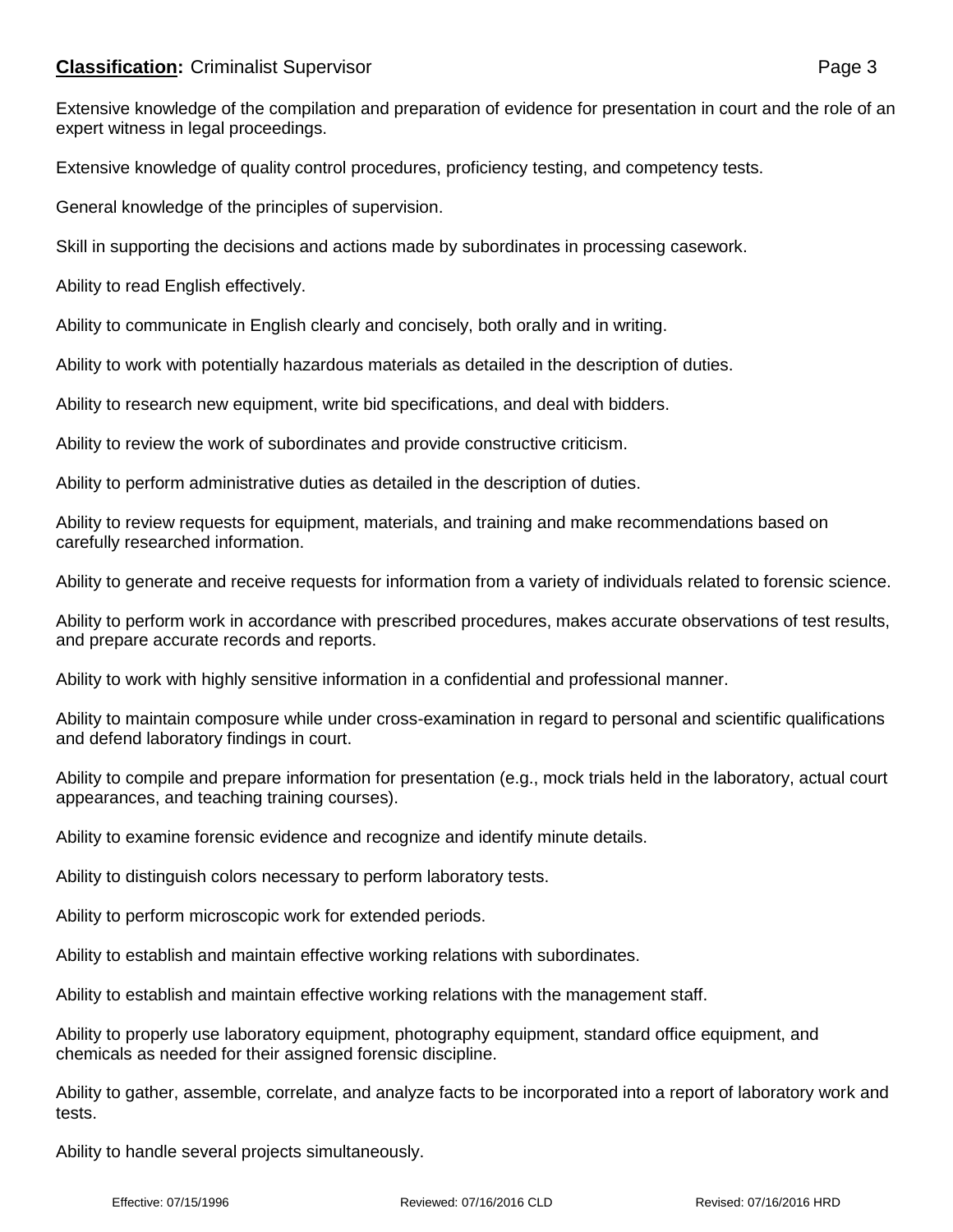## **Classification:** Criminalist Supervisor **Page 4 Page 4**

Ability to review and revise manuals.

Ability to educate individuals about forensic science.

Ability to develop methods and/or techniques to upgrade laboratory capability.

Ability to train subordinates.

Ability to formulate logical, reasonable conclusions based on available factual information.

Ability to transport tools, equipment, and evidence necessary to conduct crime scene investigations.

Ability to perform job-related travel (e.g., appearing in court, conducting crime scene investigations, and attending training meetings, seminars, etc.).

Ability to interact with the media.

Ability to participate in and successfully complete practical and/or written competency test(s) prior to assuming casework.

Ability to participate in and successfully complete proficiency tests in the assigned forensic discipline.

Ability to work with material that may be of a sexual nature relating to criminal activity (e.g., written material, photographs, and/or verbal language, etc.).

Ability to work hours as assigned.

**MINIMUM EXPERIENCE AND EDUCATION REQUIRED:** (The following represents the minimum qualifications used to accept applicants, provided that equivalent substitution will be permitted in case of deficiencies in either experience or education.)

Possess a baccalaureate degree in one of the natural sciences or closely related field from an accredited college or university.

## AND

Meet any additional minimum experience, education and training requirements for and possess at least three years experience as a Criminalist III in the assigned discipline, or possess equivalent education and experience in an accredited crime laboratory.

|                                 | <b>NECESSARY SPECIAL REQUIREMENTS:</b> Must satisfactorily complete the Patrol's supervisory course |
|---------------------------------|-----------------------------------------------------------------------------------------------------|
| within one year of appointment. |                                                                                                     |

Must provide a DNA sample to be used only for forensic identification as required at the time of appointment.

Must be able to pass a polygraph examination after conditional offer of employment.

If applicable to the assigned forensic discipline, possess or obtain a Missouri Department of Health Type 1 Permit (Alcohol and Drug Testing).